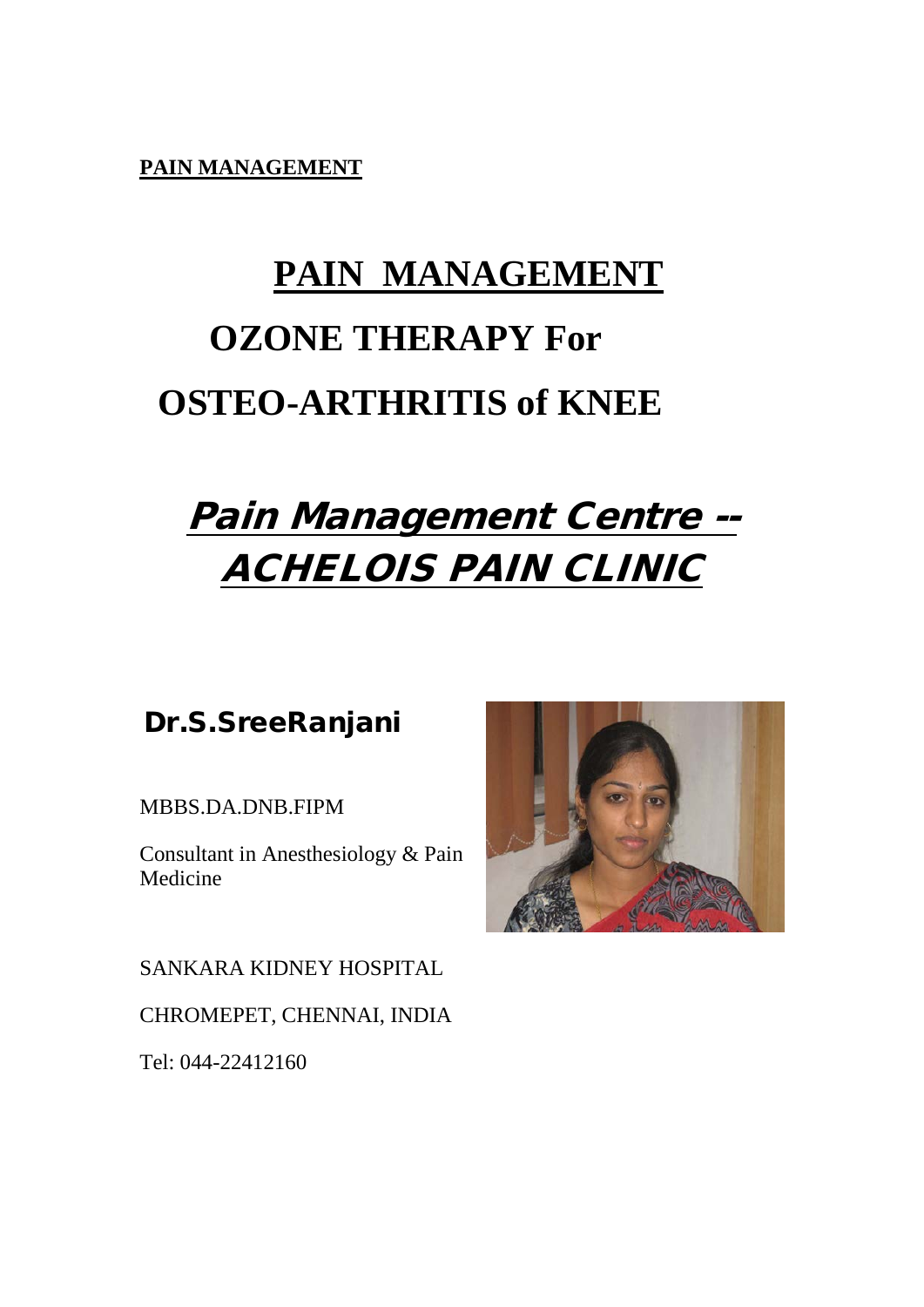We have all experienced pain sometime. **PAIN IS AS OLD AS MANKIND.** The Nobel laureate Albert Schweitzer had to say, "*Pain is a more terrible lord of mankind than, even death itself ".*

 T*he international association for the study of pain (IASP) defines pain as 'an unpleasant sensory and emotional experience associated with actual or potential tissue damage , or described in terms of such damage.'* 

Pain management is an emerging specialty in the field of medicine. All kinds of pain are dealt with either by pain specialists alone or in association with other specialists. Importance is given for diagnosis of the disease causing the pain and treatment instituted for the disease and pain as well.

Pain is of two types.

- *Acute pain* **:** This type of pain lasts for a short duration say a few days or a week. It occurs in 25-30 % of population and is due to Medical & Surgical emergencies / accidents. This is easily treated by our usual pain killers.
- *Chronic pain* : This pain lasts for weeks or months or even years. Occurs in 15-20 % of population. Causes may be headache, Backache, Arthritis, Neuropathy or Cancer pain to name a few.

 *Chronic pain* may occur even without apparent injury /reason. These patients get referred to different specialists. But since there is a baffling absence of treatable organic causes, no diagnosis is made and ultimately the conclusion is - "it is all in their head "i.e they have a psychological problem only.

*"Patients with chronic pain, when compared to those with almost all other medical conditions, suffer dramatic reductions in physical, psychological, and social well being, and their [Health Related Quality of Life](http://www.hopkins-arthritis.org/patient-corner/disease-management/qol.html) is lower."*

*So where is the respite for these patients? It is a PAIN CLINIC. Place of convergence* for all these patients irrespective of the etiology of pain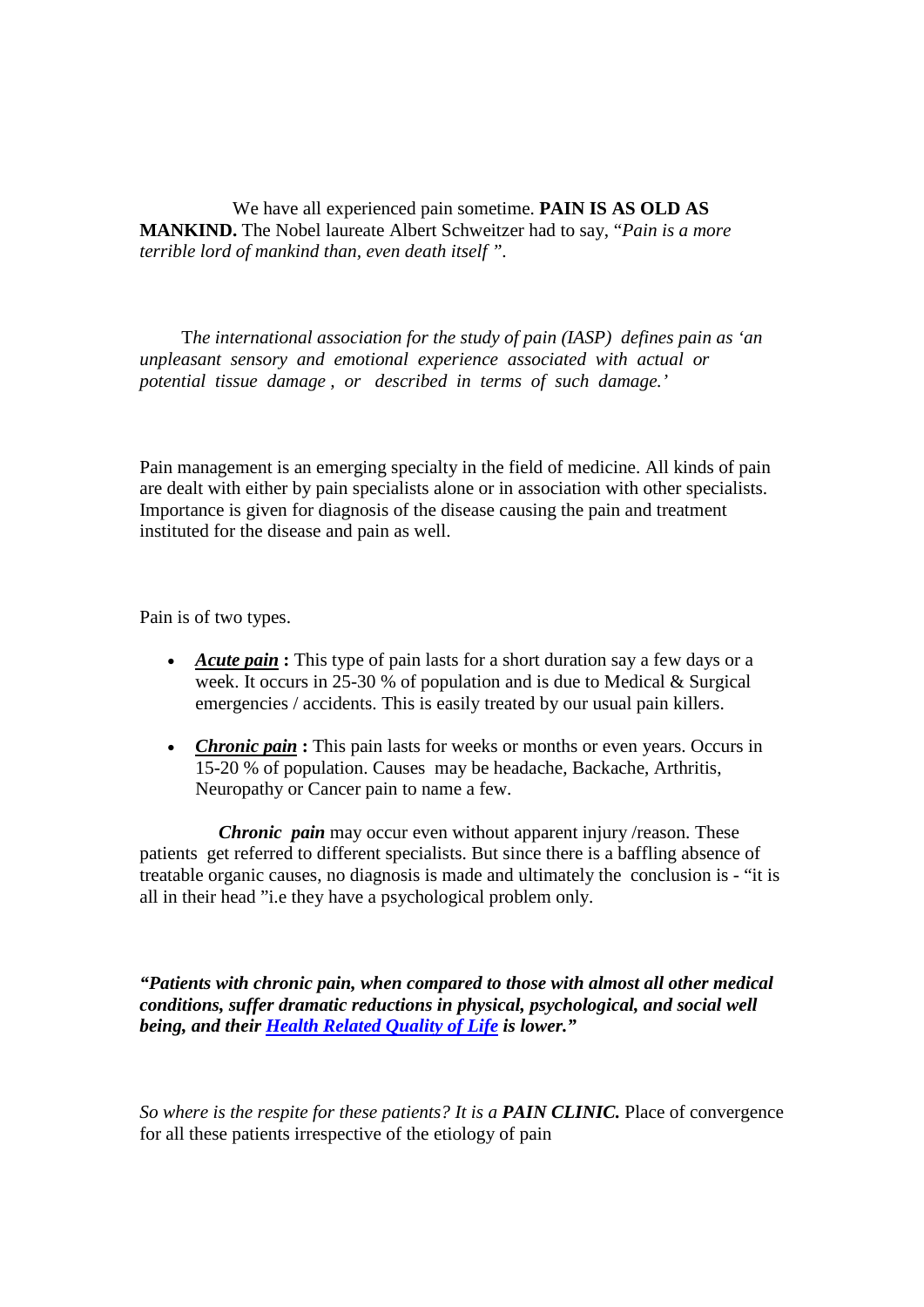#### OZONE THERAPY FOR OSTEO-ARTHRITIS OF KNEE

#### **Introduction:**

 Osteo-Arthritis of knee is a very common problem of old age. It is one of the commonest causes of knee pain in India. It incapacitates many. 80% of general populations have radiologic evidence of osteoarthritis by 65 yrs of age.

Are you suffering from this? Then read on.

#### **Clinical features of OA :**

Pain around the joint that increases with weight bearing and movement and improves with rest, morning stiffness and swelling of the joints.

 Clinical signs are tenderness, creptius, joint effusion, decreased range of movement, valgus/varus deformity etc.

X-Ray shows decreased joint space, osteophytes formation and osteoporosis of subchondral bone.

#### **Conventional Treatment – Pros and Cons**

#### **I. Non-pharmacological therapy**

#### **1. Reduction of obesity**

#### **2. Quadriceps strengthening exercises**

Needs patient motivation and may not be possible in advanced stages of disease.

#### **II. Pharmacological therapy**

- 1. **Paracetamol /acetaminophen**
- 1. **NSAIDs can be tried**
- 1. **Opioids**

Long term use can cause adverse effects including analgesic nephropathy.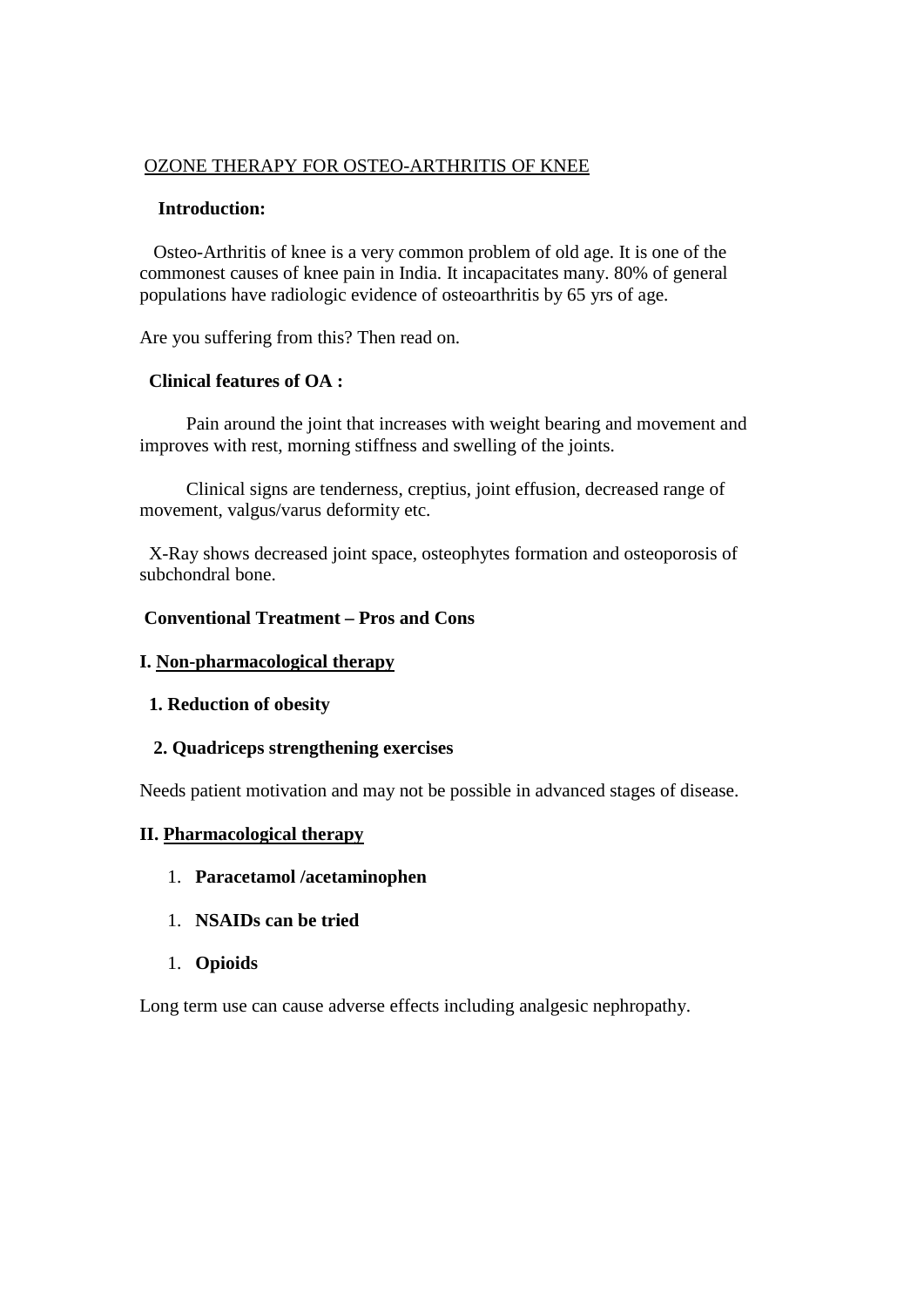#### **III. Interventions**

#### 1. **Intraarticular injections of corticosteroids**

This will be effective for short term period in reducing pain and increasing quadriceps strength.

Sometimes mild flare up might be seen in joint inflammation following intraarticular injections.

Repeated injections (>4/year) are not recommended for the fear of damaging the cartilage of weight bearing joints.

#### **Arthroscopy and arthroscopic lavage**

The principle is washing off the inflammatory mediators, debris and breaking adhesions. But many studies have questioned the efficacy of such a procedure.

#### **Surgery**

Patients having very severe symptoms should be considered for surgical options like tibial osteotomy, arthroplasty and joint replacement. Surgical options should be considered, once medical line of treatment fails. Surgical options should be delayed as much because the total joint arthroplasty might last between 10-20 years. Patients will have to modify his/her lifestyle to certain extent because of the ergonomics of replaced joint.

#### **LATEST IN INTERVENTIONAL PAIN MANAGEMENT – OZONE**

#### **THERAPY**

#### **Procedure :**

Injection of tissue proliferants like [ozone](http://www.austinozone.com/) inside the joint. A series of 6 injections  $-1$ injection per week for 6 weeks.

#### **Mechanism of action :**

Reduces inflammation and it strengthens ligaments. It promotes cartilage growth. It stimulates the synovial tissue to produce more lubrication and to produce more cartilage. Stimulates an ordered, natural inflammation. It is the localized inflammation that creates growth factors to stimulate healing.

#### **Efficacy :**

Effective pain relief and improved joint mobility in 80% of treated patients. Effect lasts for 2- 5yrs after which the course of injections can be repeated.